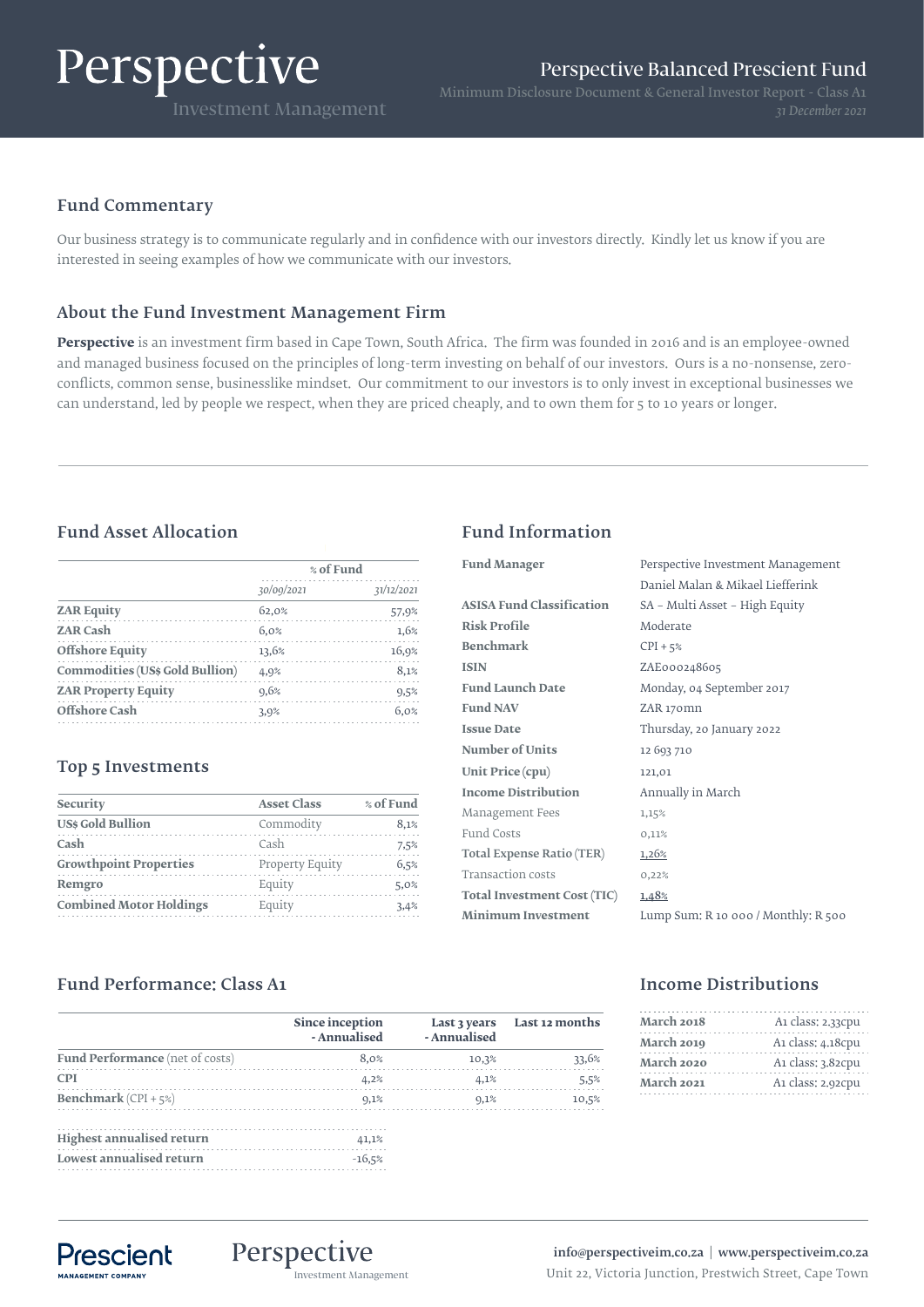# Perspective

Perspective Balanced Prescient Fund

Investment Management

Minimum Disclosure Document & General Investor Report - Class A1

#### Investment Objective

The Fund aims to provide investors with long-term investment returns after costs at or above its benchmark of the South African inflation rate plus 5%.

#### Investment Strategy

The Fund complies with Regulation 28 of the Pension Funds Act and may invest up to maximums of 75% in equities and 30% in offshore assets. The Fund will invest in a diversified range of equities, investment grade bonds, property and cash, but may also invest in preference shares, currencies and commodities when sensible opportunities present themselves. The flexibility of this mandate empowers the fund managers to be more fully invested when a diversified selection of good assets are cheap and to be positioned defensively when good assets are very expensive or highly concentrated in a single sector. The Fund has adhered to its policy objective

#### Suitability

The Fund is most suited to investors with an investment horizon of five to ten years seeking a combination of principal preservation, income generation and long-term capital growth.

#### Tax Free Investment

Based on section 12T of the Income Tax Act this Fund qualifies as a tax-free investment account ("TFSA"). This allows South African individuals to qualify for no tax on distributions and / or capital gains while invested in the Fund. The current tax framework limits contributions to tax-free investments to R36 000 per tax year with the lifetime limit capped at R500 000. Any contributions exceeding these limits will be subject to tax. It is recommended that any investor considering investing in the Fund for specific tax purposes and requires explicit tax advice consult directly with a qualified tax professional. Perspective Investment Management (Pty) Ltd does not render financial advice but can recommend accredited professionals who are licenced to do so if required.

### What It Really Means

**Long-Term:** An investment period of five to ten years.

**ASISA:** Association for Saving & Investment South Africa.

**Moderate Risk:** The fund aims to maximise long-term capital growth and can invest up to 75% in equities, which provide the best opportunity for high returns but also carry the risk of temporary and / or permanent capital loss.

**CPI:** South African Consumer Price Index.

**Fund NAV:** The total amount of investor capital in the fund.

**ISIN:** The International Securities Identification Number is a code that uniquely identifies your fund.

**Issue Date:** The date that this MDD document is approved for publication.

**Annualised Performance:** Shows fund performance re-scaled to a 12-month period. The average return per year over the period. Actual annual figures are available to the investor on request. All returns are calculated geometrically.

**Highest and Lowest Return:** The highest and lowest return over a 12-month period since the inception of the fund.

**Total Expense ratio ("TER"):** The total cost to the investor from investing in the fund inclusive of audit, custody and trustee fees. **CPU:** Cents per unit.

#### Contact Details

**Management Company:** Prescient Management Company (RF) (Pty) Ltd – **Registration number:** 2002/022560/07 **Physical address:** Prescient House, Westlake Business Park, Otto Close, Westlake, 7945 | **Postal address:** PO Box 31142, Tokai, 7966. 0800 111 899 | info@prescient.co.za | www.prescient.co.za

**Trustee:** Nedbank Investor Services **Physical address:** 2nd Floor, 16 Constantia Boulevard, Constantia Kloof, Roodepoort, 1709 +27 (0) 11 534 6557 | www.nedbank.co.za

*The Management Company and Trustee are registered and approved under the Collective Investment Schemes Control Act (No.45 of 2002). Prescient is a member of the Association for Savings and Investments SA.*

**Investment Manager:** Perspective Investment Management (Pty) Ltd – **Registration number:** 2015/211710/07 **Physical and postal address:** Unit 22, Victoria Junction, Prestwich Street, Cape Town 8001 +27 (0) 21 418 0686 | info@perspectiveim.co.za | www.perspectiveim.co.za

*Perspective Investment Management (Pty) Ltd is an authorised Financial Services Provider (FSP No. 47672) under the Financial Advisory and Intermediary Services Act (No.37 of 2002), to act in the capacity as investment manager. This information is not advice, as defined in the Financial Advisory and Intermediary Services Act (N0.37 of 2002). Please be advised that there may be representatives acting under supervision.*